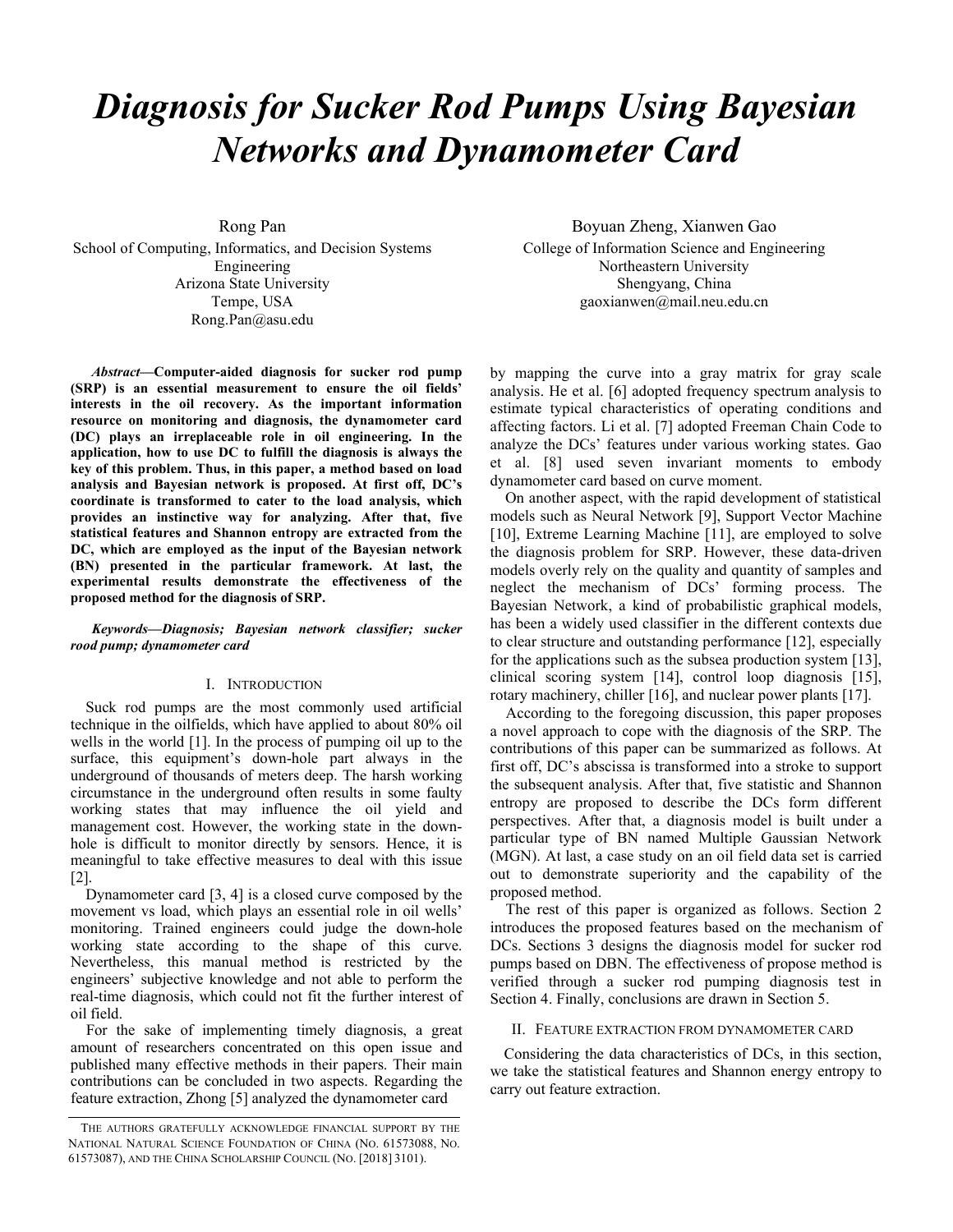*A. Sucker rod pump and dynamometer card*



Fig. 1 Sucker rod pump system DC

As shown in Fig. 1, the SRP system and the theoretical DC are presented in this picture. This system has two main components that are the surface and down-hole. On the surface, a four-linkage is used to transfer the rotational motion of the motor to the up-and-down movement on the polished rod. The core part in the down-hole is a pump immersed in the dynamic liquid level, which is connected by a long metal rod, called sucker rod, from the surface. Notably, the sensor installed on the polished rod is employed to collect DC through recording the changes of load and movement in one cycle.

In the normal working state, the shape of DC approximates to a parallelogram that is shown in the left-down in Fig. 1. The parallelogram locals in a two-dimension coordinate that the ordinate is load and the abscissa is the movement. For convenience, the four corners are marked A, B, C, and D. According to the mechanism of the pump, the parallelogram can be divided into four parts (A-B, B-C, C-D, and D-A) that reflect the working process at the different stages in one cycle. When the SRP works at faulty working state, the shape of DC will generate apparent changes at corresponding parts.

In this paper, besides normal working state, five common faulty working states are also considered in the diagnosis, respectively gas effected, insufficient liquid supply, gas lock, standing valve leakage, and parting rod.

# *B. Features extraction*

Feature extraction has a decisive influence on the modeling and testing in the diagnosis. Thus, a proper feature extraction method is the precondition for following diagnosis. According to the above discussed, DC can be treated as a vibration signal that period is the time consumption of one stroke. Especially, when replacing the movement as the stroke on the abscissa, as shown in the Fig.2, the load curve is demonstrated in a more instinctive way, which is no longer a closed curve and instead be a continuous signal going with time.

In the applications of vibration signals analysis, the statistical features and the Shannon entropy are commonly used methods for signal analysis. The statistical features focus on calculating the shape and distribution, and the Shannon entropy is mainly to measure the uncertainty and randomness of a signal. Therefore, this research takes these two methods to analyze DCs.



Fig. 2 Coordinate transformation of DC

## *1) Statistical features*

 Considering the properties of the signal in Fig. 2, here are several statistical features formulas that were appointed in the follows.

 The first statistical feature is the ratio between the maximum load and the minimum load in a stroke.

$$
\eta = \frac{\max(x) - \min(x)}{\max(x)}\tag{1}
$$

where max( $\cdot$ ) is the maximal load and the min( $\cdot$ ) is the minimal load.

 The second statistical feature is the Root Mean Square that is frequently used to imply the degree of fluctuation.

$$
RMS = \sqrt{\frac{\sum_{i=1}^{n} (x_i - \mu)^2}{n}}
$$
 (2)

 The third statistical feature is the skewness that can calculate the horizontal changes in the load signal.

$$
Skewness = \sqrt{\frac{\sum_{i}^{n}(x_i - \mu)^2}{\sigma^2}}
$$
 (3)

where  $\sigma$  is the standard deviation and the  $\mu$  is the load average. The Kurtosis is employed as the fourth statistical feature,

which can identify the vertical changes in the load signal.

$$
Kurtosis = \sqrt{\frac{\sum_{i}^{n} (x_i - \overline{x})^4}{\sigma^4}}
$$
(4)

The shape factor is the fifth statistical feature defined in Eq. 5:

$$
Shape factor = \frac{\sqrt{\sum_{i=1}^{n} x_i}}{\sum_{i=1}^{n} x_i}
$$
\n(5)

*2) Shannon energy entropy*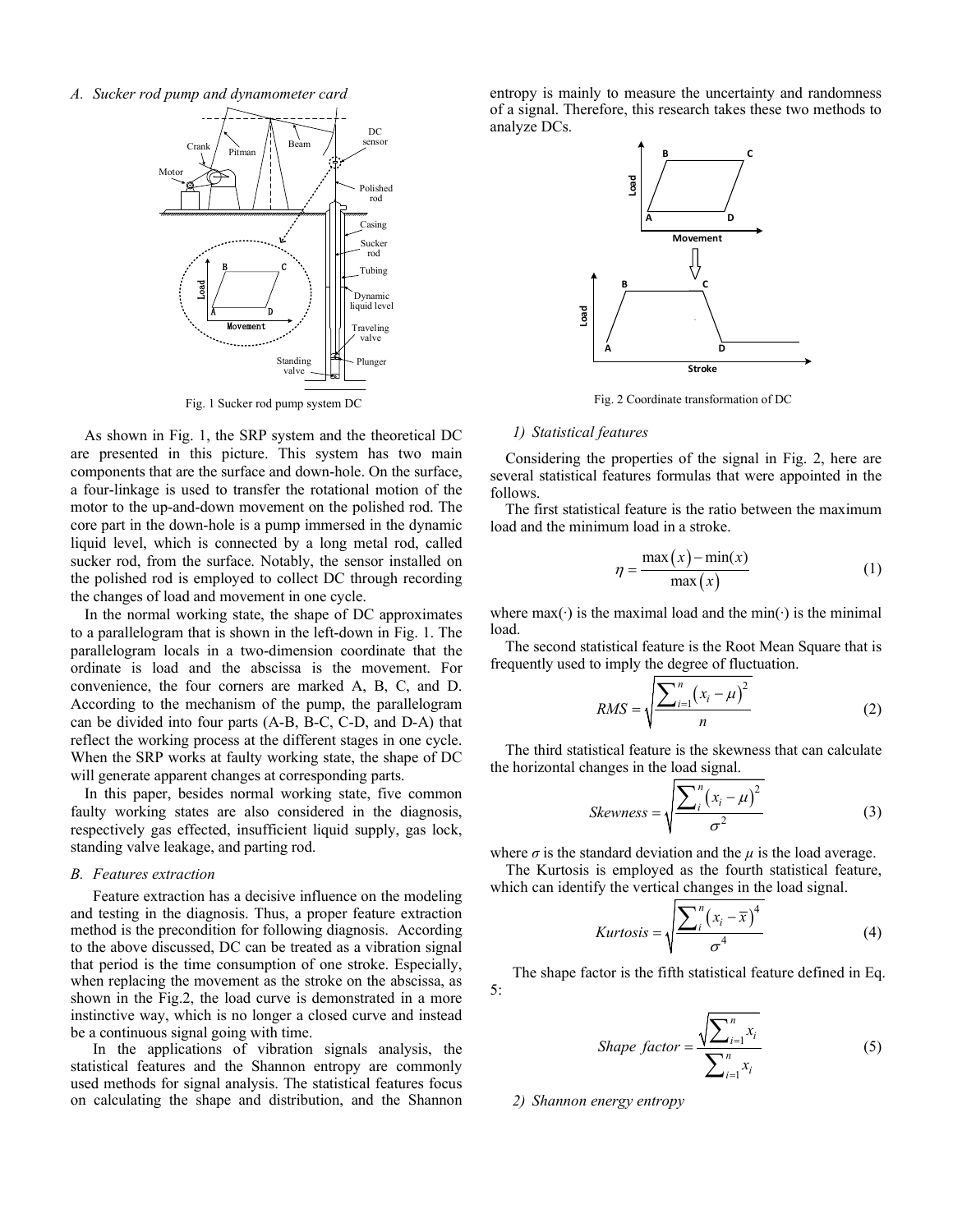Shannon entropy is a useful way to measure the uncertain and random part in data, which is widely used in the signal analysis. In general speaking, this kind of information entropy always give small value while the signal is well regulated, on the contrary, the values will go up in the faulty working states according to the different detective degrees. Therefore, Shannon entropy can imply the quantity and distribution of the information in the load signal so well that is can be employed to characterize the faulty working states. When some faults occur, the shape of the load curve is no longer as it showed is in the normal shown in Fig. 2. Given a load signal  $x(t)$  in one stroke, the Shannon energy entropy can be calculated by the follows:

$$
EDC = -\sum_{t=1}^{T} x(t) \ln x(t) \tag{8}
$$

III. DYNAMIC BAYESIAN NETWORK FOR SRP DIAGNOSIS

*A. Preliminaries*



Fig. 3 A BN example with three nodes

A Bayesian Network (BN) is one kind of the probabilistic graphical models that defined as a causal network, which is instinctive to show the knowledge in the graphical form [18]. A directed acyclic graph includes many nodes representing random variables and arcs indicating the probabilistic dependencies between connected nods. For general speaking, BN is a graphical model that illustrates the probabilistic causal relationship between random variables and the direction of information flow [19]. In a BN, the parent node is designed to provide the arcs to its following child nodes. The node without any parent node is called the root code and the node does not have any child node is named leaf node. Otherwise, an arc from a child node can never come back to its parent nodes. There is a BN example shown in Fig. 3. In this figure,  $X_2$  and  $X_3$  are the parent nodes of  $X_1$  and the root nodes of the entire network. On another hand, the  $X_1$  is the child node of  $X_2$  and  $X_3$ and a leaf node of this network [20].

The BN, which also always called the Bayesian Belief Network (BBN), mainly runs relaying on the belief propagation in the entire network. As the working foundational part, the joint probability distribution of the network can be ensured through the chain rule according to the topology of BN, which can be implied as:

$$
P(X_1, X_2, \cdots, X_n) = \prod_{i=1}^n P(X_i / Pa(X_i))
$$
 (9)

where  $Pa(X_i)$  is the parent set of any node  $X_i$ .

# *B. SRP diagnosis based on conditional Gaussian network*

In this paper, six working states are considered, which means that the data set consist of six classes. Thus, we describe the observation set as follows:

$$
O^{(N)} = \left\{O^1, O^2, \dots, O^N\right\}
$$
 (10)

$$
O^i = \left\{O_1^i, O_2^i, \dots, O_T^i\right\}
$$
 (11)

where  $O<sup>i</sup>$  is the observation sequence of *i*th working state and  $O_j^i$  is a feature vector extracted from the *j*th motor power curve at the *i*th working state through the proposed method in Section II.

As the operation of SRP is a dynamic process with continuous observations, it is not justified if we used conventional BN to capture the dynamic properties. Therefore, in this paper, a particular type of BN named Conditional Gaussian Network (CGN) is used to realize the probabilistic inference of continuous variable.

 There are two types of nodes in CGN, respectively discrete nodes and Gaussian nodes. In this network, discrete nodes are not allowed to have continuous parents. On the contrary, the Gaussian nodes could have both kinds of parent nodes [21]. If a Gaussian node *Y* only has one discrete parent node *X*,  $X =$  ${X_1, \ldots, X_k}$ , the conditional distribution of Y given one state of X can be described as below:

$$
P(Y | X = X_k) = N(\mu_k, \sigma_k)
$$
 (12)

 Fig. 4 gives an example regarding CGN-based model for dealing with the diagnosis problem in this paper.

|            | Working states   |                                    |  |  |
|------------|------------------|------------------------------------|--|--|
|            | $S_i$            | $\overline{S}_i$                   |  |  |
| ${\cal S}$ | $P(S_i)$         | $P(\overline{S}_i)$                |  |  |
|            | <b>States</b>    | <b>Distributions</b>               |  |  |
|            | $S_i$            | $O \sim N(\mu_i, \sigma_i)$        |  |  |
| Ω          | $\overline{S}_i$ | $O \sim \overline{N}(\mu, \sigma)$ |  |  |

Fig. 4 CGN for SRP diagnosis

As six working states are considered in this paper, in this paper we construct a Multiple BNs (MBNs) to fit the observations from different wells. A set of models that are defined as follows:

$$
\boldsymbol{\Theta}^{(N)} = {\boldsymbol{\Theta}_1, \boldsymbol{\Theta}_2, ..., \boldsymbol{\Theta}_N}
$$
 (13)

where  $\Theta^{(N)}$  is the model parameter set and  $\Theta_i$  is the model of the *i*th working state. This model set contains *N* binary models corresponding to the *N* considered working states. Regarding the *i*th model, the modeling process is as follows:

*Step* 1: Configure the structure based on process dynamics. *Step* 2: Set the prior probability distribution.

*Step* 3: Repeat inputting the samples in  $O^i$  to  $O_i$  one by one and update the belief at each sample.

Repeat this method all the models in this training process until all the models in Eq. 13 are obtained.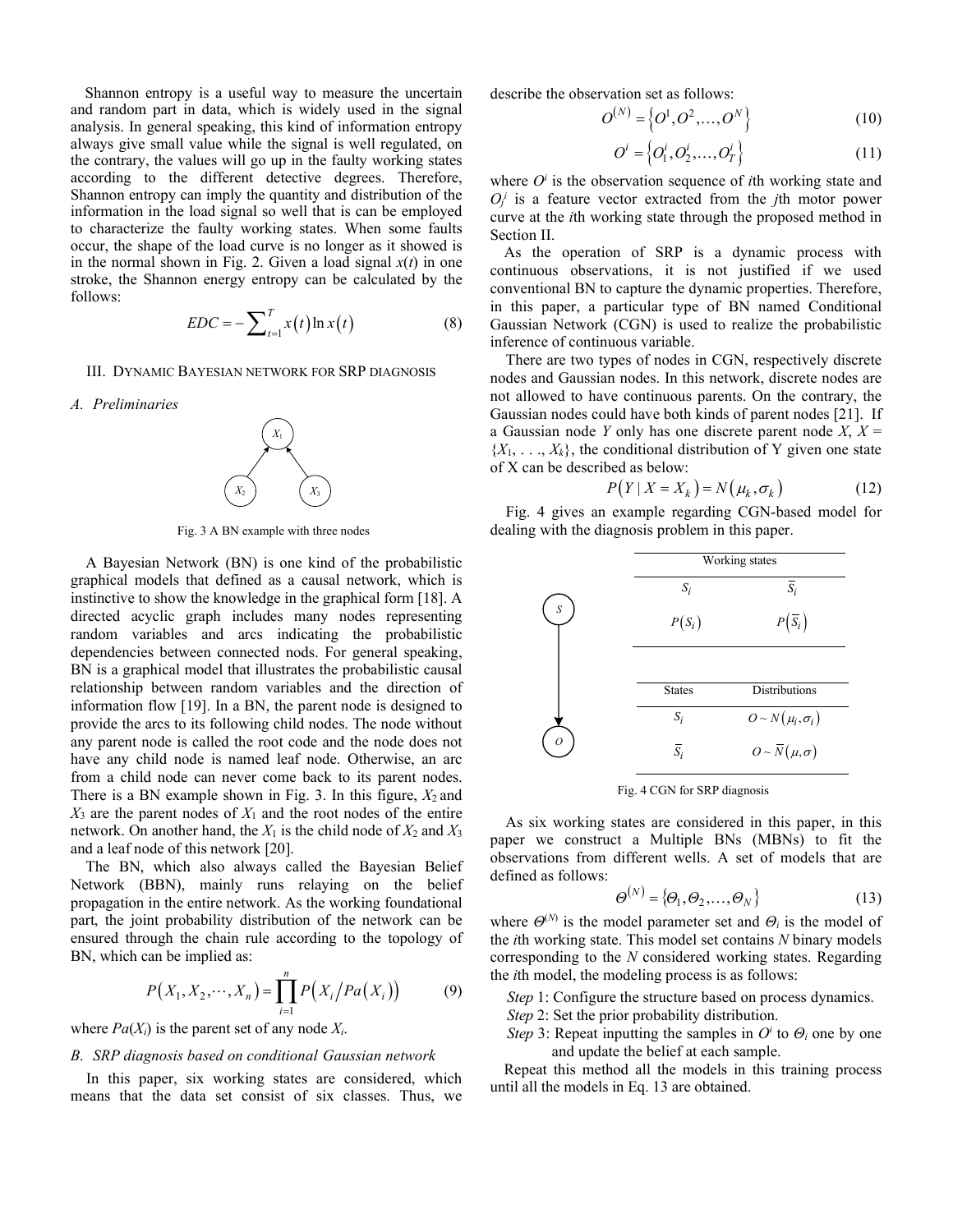|                               | Features |            |                 |          |                        |            |
|-------------------------------|----------|------------|-----------------|----------|------------------------|------------|
| Working states                | η        | <b>RMS</b> | <b>Skewness</b> | Kurtosis | <b>Shape</b><br>factor | <b>EDC</b> |
| Normal                        | 0.5268   | 0.3812     | $-0.0023$       | 1.1782   | 0.0077                 | 2.4514     |
| Gas affected                  | 0.3966   | 0.2789     | $-0.0793$       | 1.4486   | 0.0150                 | 2.9098     |
| Insufficient Liquid<br>Supply | 0.4394   | 0.2540     | $-0.4846$       | 1.9315   | 0.0103                 | 2.8459     |
| Traveling valve<br>leakage    | 0.5766   | 0.3917     | $-0.2907$       | 1.3161   | 0.0100                 | 2.5815     |
| Parting rod                   | 0.1568   | 0.4061     | $-0.0030$       | 1.1916   | 0.0122                 | 2.5033     |
| Gas locked                    | 0.3085   | 0.3380     | $-0.8615$       | 2.1864   | 0.0060                 | 2.6376     |

TABLE I. AVERAGE FEATURE AT SIX WORKING STATES

As for giving a label for new-coming samples, using the trained models, the performing process is as follows. Assume  $O_{T+1}$  is a new-coming sample at time  $T+1$ . We can input this sample to the  $\Theta^{(N)}$  and compare the probabilities obtained from these six models, this process can be implied using Eq. 14.

$$
S_P = \underset{s_i \in S}{\arg P(O_{T+1} \mid s_i)}
$$
 (14)

# IV. EXPERIMENTAL RESULTS

In this section, the experimental results are provided to demonstrate the implementing process and the capability of the proposed method for working state diagnosis.

# *A. Experimental data and pre-processing*

 To supporting the research of this experiment, a set of dynamometer cards are collected from an oil field of China. In this set, six working states are included, respectively normal, gas affected, insufficient liquid supply, gas lock, traveling valve leakage, and parting rod. These six are the most commonly happened working states in the SRP's running process. There are 120 dynamometer cards in this set. 20 samples are at normal, 20 samples are at gas affected, 20 samples are at insufficient liquid supply, 20 samples are at gas lock, 20 samples are at the traveling valve leakage, 20 samples are at parting rod.

 Before carrying out the experiment, the set of DCs is divided into two parts. The last five samples of each working state are used to testify the trained models and the rest of the samples play as the training set for building models.

 Furthermore, the data of dynamometer card should be normalized due to different sucker rod pumping wells may have a diverse range of displacement and load, which may influence the performance of feature in Eq. 2. Suppose there is a dynamometer card which consists of a set of samples  $\{(x_i, y_i)\}\.$  The normalization formulas are as follows:

$$
\widetilde{x} = \frac{x_i - x_{\min}}{x_{\max} - x_{\min}}\tag{15}
$$

$$
\widetilde{y} = \frac{y_i - y_{\min}}{y_{\max} - y_{\min}}\tag{16}
$$

where *xi* and *yi* are displacement and load; *x*min, *y*min, *x*max, and *y*max are the minimal and maximal movement and load respectively.

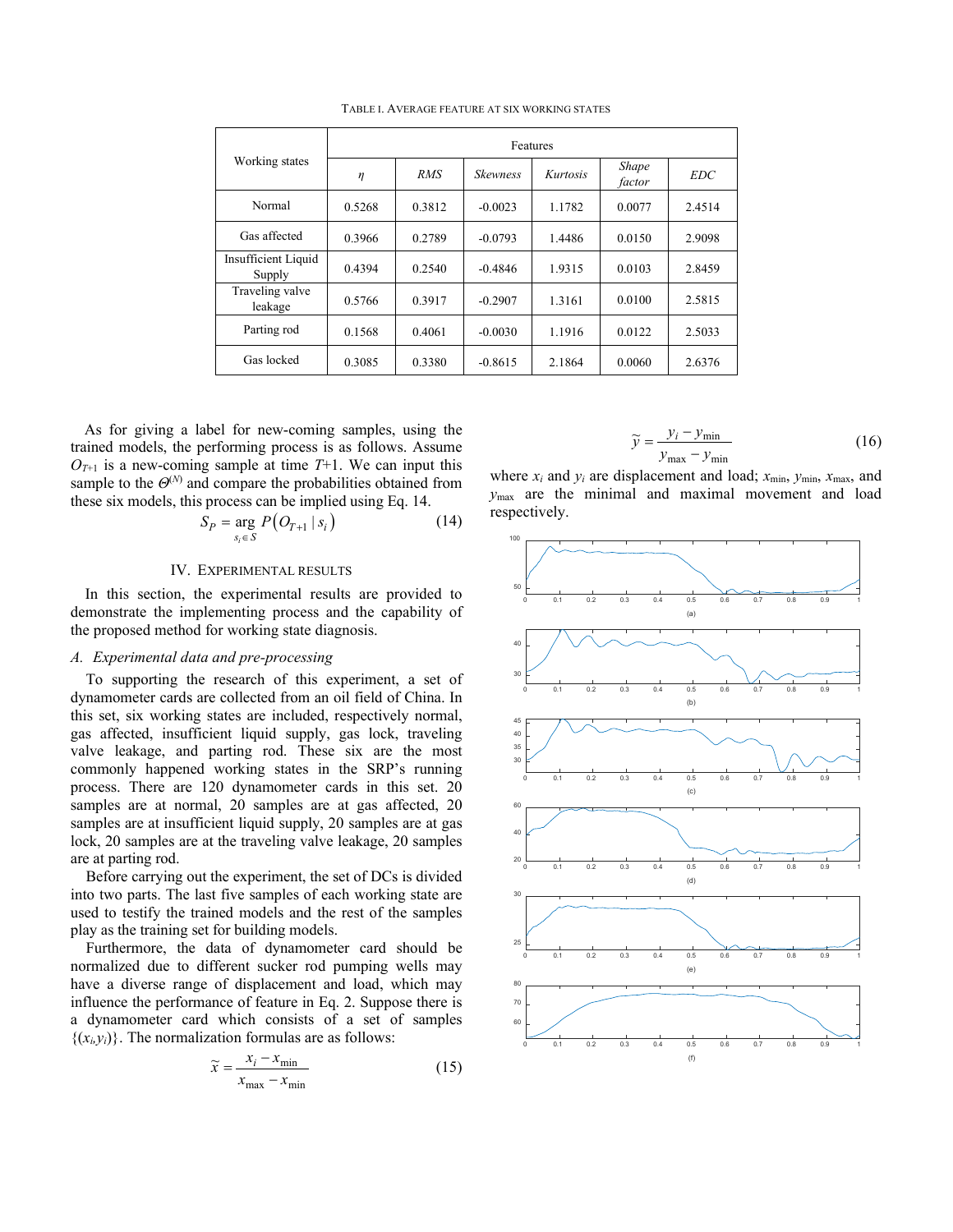Fig. 6 Coordinate transformation under various working states. (a) Normal. (b) Gas affected. (c) Insufficient liquid supply. (d) Traveling valve leakage. (e) Parting rod. (f) Gas locked.

Fig. 6 gives an example on DC coordinate transformation at six working states, which implies the load change with time in

TABLE II. CONFUSION MATRIX FOR THE DIAGNOSIS RESULTS OF THE PROPOSED METHOD

| Diagnosed pattern             | Happening pattern |                               |              |            |                            |             |  |
|-------------------------------|-------------------|-------------------------------|--------------|------------|----------------------------|-------------|--|
|                               | Normal            | Insufficient<br>Liquid Supply | Gas affected | Gas locked | Traveling valve<br>leakage | Parting rod |  |
| Normal                        |                   |                               |              |            |                            |             |  |
| Insufficient Liquid<br>Supply |                   |                               |              |            |                            |             |  |
| Gas affected                  |                   |                               |              |            |                            |             |  |
| Gas locked                    |                   |                               |              |            |                            |             |  |
| Traveling valve leakage       |                   |                               |              |            |                            |             |  |
| Parting rod                   |                   |                               |              |            |                            |             |  |

an instinctive way. These six curves show the differences in the globe and local parts. To quantify the characters of each curve, the proposed features are used to describe the characteristics of these curves in the following experiment.

## *B. Feature extraction*

 The study that showed in Table I gives the average value of the proposed features based on the experimental data set. In this table, every working state embodies the unique characteristics on particular features. Conspicuously, the normal working state has a larger value for *η*, *skewness*, *EDC* and a smaller value for *kurtosis*, *shape factor*. Diversely, the six features imply different variations under other working states. For example, the insufficient liquid supply shows the higher kurtosis and EDC, the gas effected gives the highest RDC, relatively low RMS. Especially for the gas locked and the parting rod, they reveal more apparent characteristic on *η*, RMS, shape factor, and *EDC*. In result, the working states can be easily distinguished according to the different distribution of features. These obvious differences are mainly caused by two reasons. One is the result based on the statistical analysis. As for the other reason is the Shannon describes uncertain and random degree at every working state.

## *C. Proposed method for SRP diagnosis*

 We employ the proposed BNs, introduced in Section 3, as the classifiers to perform the diagnosis. Table II provides a confusion matrix to demonstrate the diagnosis results. As shown in this table, five misclassifications occur from a total of 30 samples in the testing set. Among the misclassifications, two normal are wrongly classified as the gas affected and traveling valve leakage respectively. One insufficient liquid supply is recognized as the gas affected. One gas affected and one traveling valve leakage are wrongly diagnosed as normal.

# *D. Discussion for the diagnosis results*

 Among the considered six working states, the gas lock and the parting rod belong to primary faults that are required to terminate the operation of the SRP once these two working states are detected, in case of causing the damages on the mechanical and electric components. In addition, the other three detective working states are the secondary faults, which need to be monitored closely but unnecessary to shut down the wells. According to the diagnosis, it is easy to find that there is no misclassification at the two primary faults, namely gas lock and parting rod. On the other hand, sometimes, the boundaries between working states are so ambiguous that even if experienced engineers as well give a clear diagnosis. Hence, the diagnosis results of this paper are reasonable and acceptable in the application for diagnosing the working states of the sucker rod pump.

# V. CONCLUSION

 In this paper, a novel diagnostic method is proposed to monitor the working states of the sucker rod pump based on the dynamometer card. First off, the coordinates of dynamometer cards are transformed into the stroke, which offers an instinctive way to support the following analysis. After that, six novel features are proposed according to the statistical variables and Shannon entropy. A set of Bayesian network in a particularly designed framework is used as the classifiers to carry out the diagnosis. At last, the proposed method is verified by a dynamometer card set collected from the oil field. The experimental results and discussions demonstrate the feasibility of the proposed method in the application.

### ACKNOWLEDGMENT

The authors gratefully acknowledge financial support by the